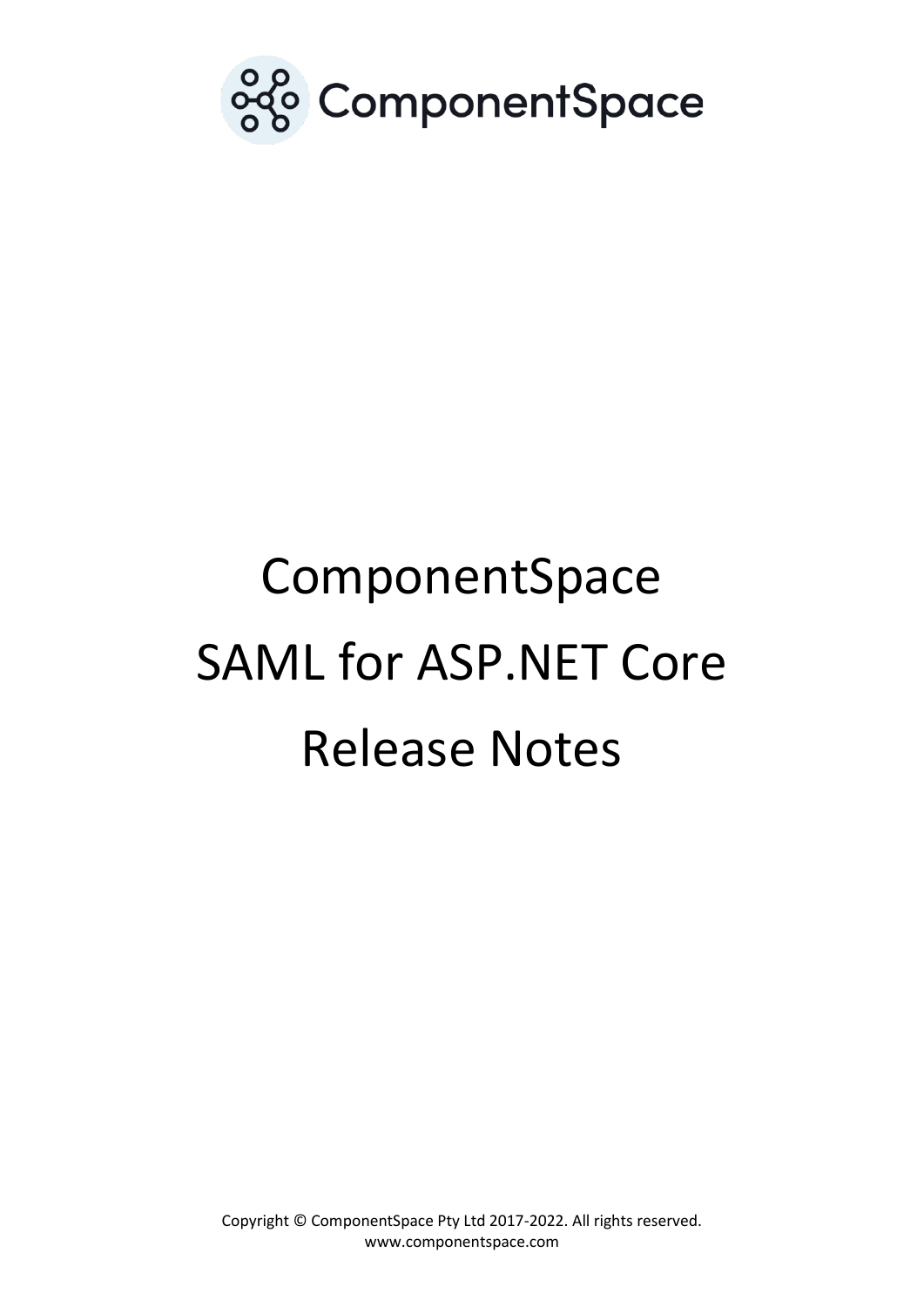#### 4.2.0 – April 26, 2022

• Support WebHosting and other Windows certificate stores.

# 4.1.0 – February 9, 2022

- Drop support for .NET Core 2.1 and target .NET Core 3.1, .NET 5 and .NET 6.
- Include Visual Studio 2022 examples solution.
- For the SOAP binding, use an asynchronous dispose of stream writers as the http.sys web server defaults to not allowing synchronous I/O.
- If WantAssertionOrResponseSigned is set, attempt to verify the SAML assertion signature even if the SAML response signature failed to verify.
- Support specifying the destination through the ISsoOptions.

# 4.0.0 – October 14, 2021

- For consistency, rename the configuration ID to Name. This only affects multi-tenant configurations.
- Add SamlDatabaseConfigurationResolver for storing SAML configuration using the entity framework.
- Add SamlCachedConfigurationResolver for caching SAML configuration.
- If the AuthenticationProperties.RedirectUri hasn't been specified when the authentication challenge method is called, default to the current HTTP request.
- Update the SamlAuthenticationOptions.LoginCompletionUrl delegate to accept the redirectUri as an input argument.
- Add ISamlProvider.ClearSessionAsync method to clear the internal SSO session state.

# 3.7.0 – August 6, 2021

- As well as .NET Standard 2.0 and 2.1, target .NET 5.0.
- Add support for certificate validation.
- Provide a better exception message in the destination check.
- Support charset being included in the Content-Type header for HTTP-Post.
- In SOAP binding, call FlushAsync after WriteAsync rather than relying on Dispose to avoid InvalidOperationException: Synchronous operations are disallowed.
- Add the IMetadataComparer interface for comparing SAML metadata.
- Add the CheckForMetadataUpdates example.
- Add OnInitiateSso, OnInitiateSlo and OnSendSlo events to the SAML authentication handler.
- Add OnInitiateSso, OnSendSso, OnInitiateSlo and OnSendSlo events to the SAML middleware.
- Support extension XML schemas to validate custom SAML attribute value datatypes.

# 3.6.0 – May 21, 2021

- Add Keep and Remove mapping rules.
- The ResolveToHttps configuration flag should only apply to relative URLs.
- Prefix the path base to relative URLs only in the SAML authentication handler and middleware.
- Support IdP-initiated SSO relay state being specified through configuration.
- Update package dependencies.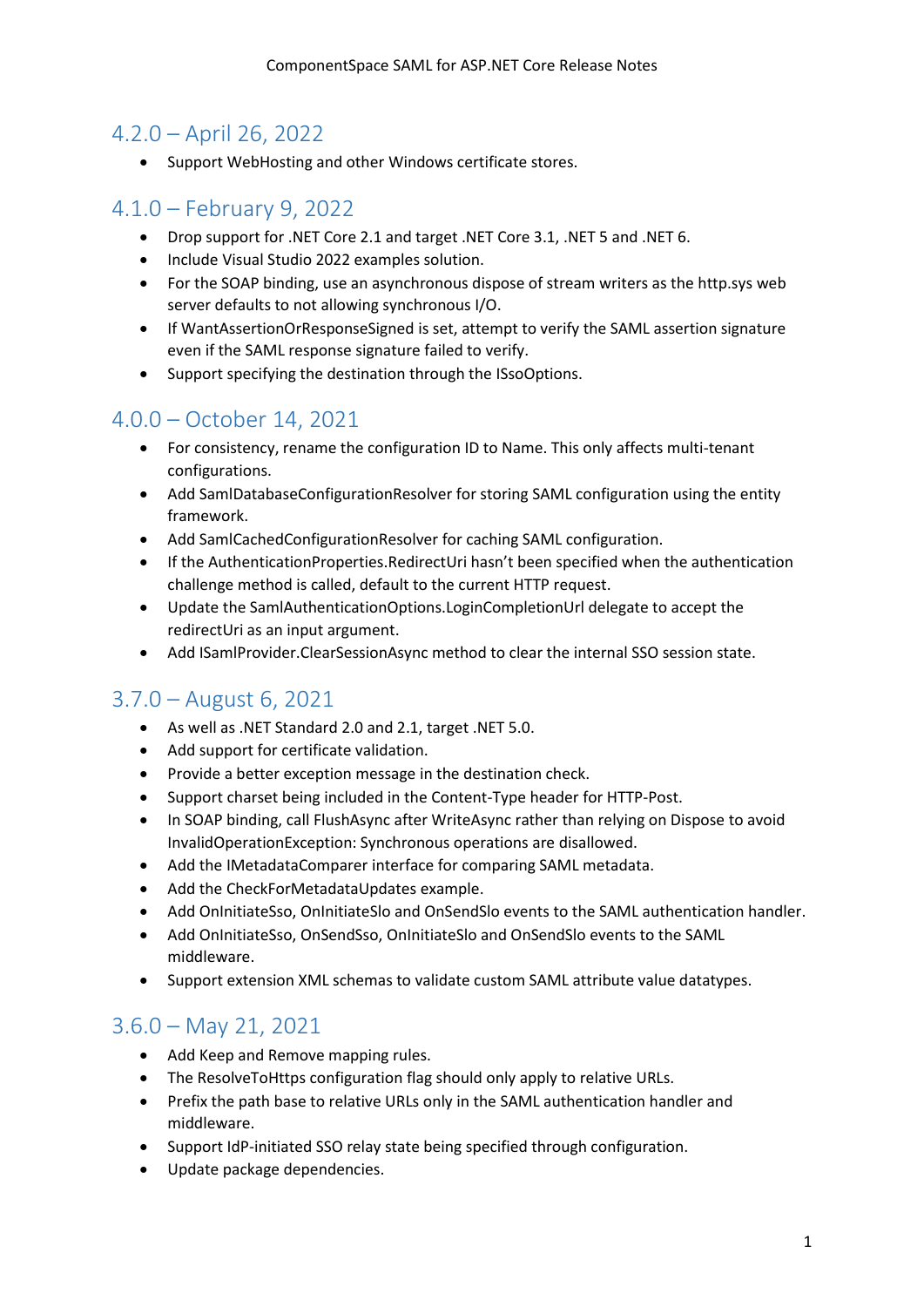• Include Blazor Server examples.

## 3.5.0 – March 25, 2021

- Target .NET Standard 2.0 for .NET Core 2.0 and above and .NET Standard 2.1 for .NET Core 3.0 and above.
- Support AES-GCM data encryption (http://www.w3.org/2009/xmlenc11#aes256-gcm etc).
- Support OAEP key encryption (http://www.w3.org/2009/xmlenc11#rsa-oaep).

# 3.4.0 – January 20, 2021

- Support Content-Security-Policy headers for JavaScript.
- Support the AuthenticationSchemeOptions.EventsType property.
- Add ResolveToHttps configuration to better support SSL terminating load balancers.
- Cache X.509 certificate in the memory cache rather than the distributed cache.
- Failover gracefully if the cached certificate cannot be loaded.
- Include .NET 5 examples.

## 3.3.0 – November 19, 2020

- Handle SAML assertions not including a subject.
- Support EC-DSA signature algorithms (http://www.w3.org/2001/04/xmldsig-more#ecdsasha256 etc).
- Use the X509KeyStorageFlags.EphemeralKeySet flag when loading certificates to avoid private key container permission issues.
- Support encrypting the Name ID in the logout request.
- Fix issue with SAML assertion serialization.

# 3.2.0 – October 20, 2020

- Support RSASSA-PSS signature algorithms (http://www.w3.org/2007/05/xmldsigmore#sha256-rsa-MGF1 etc).
- Refactor the XML encryption and signatures classes so it's easier to support other algorithms.
- Ensure the assertion hasn't expired before adding its ID to the assertion replay check cache.
- Fire the OnSendMessage after the message is signed rather than before.
- Support an optional subject alternative name in CreateSelfSignedCert.
- Make it easier to specify a different target for the HTTP Post HTML form.

# 3.1.0 – September 7, 2020

- Support extending the MetadataImporter/MetadataExporter classes.
- Include BEGIN/END CERTIFICATE in CreateSelfSignedCert.

#### 3.0.0 – May 7, 2020

- Change the certificate manager to minimize the number of configuration resolver calls.
- Include HttpContext argument for all events.
- Include HttpContext argument for authentication handler and middleware delegates.
- Include .NET Core 3.1 examples.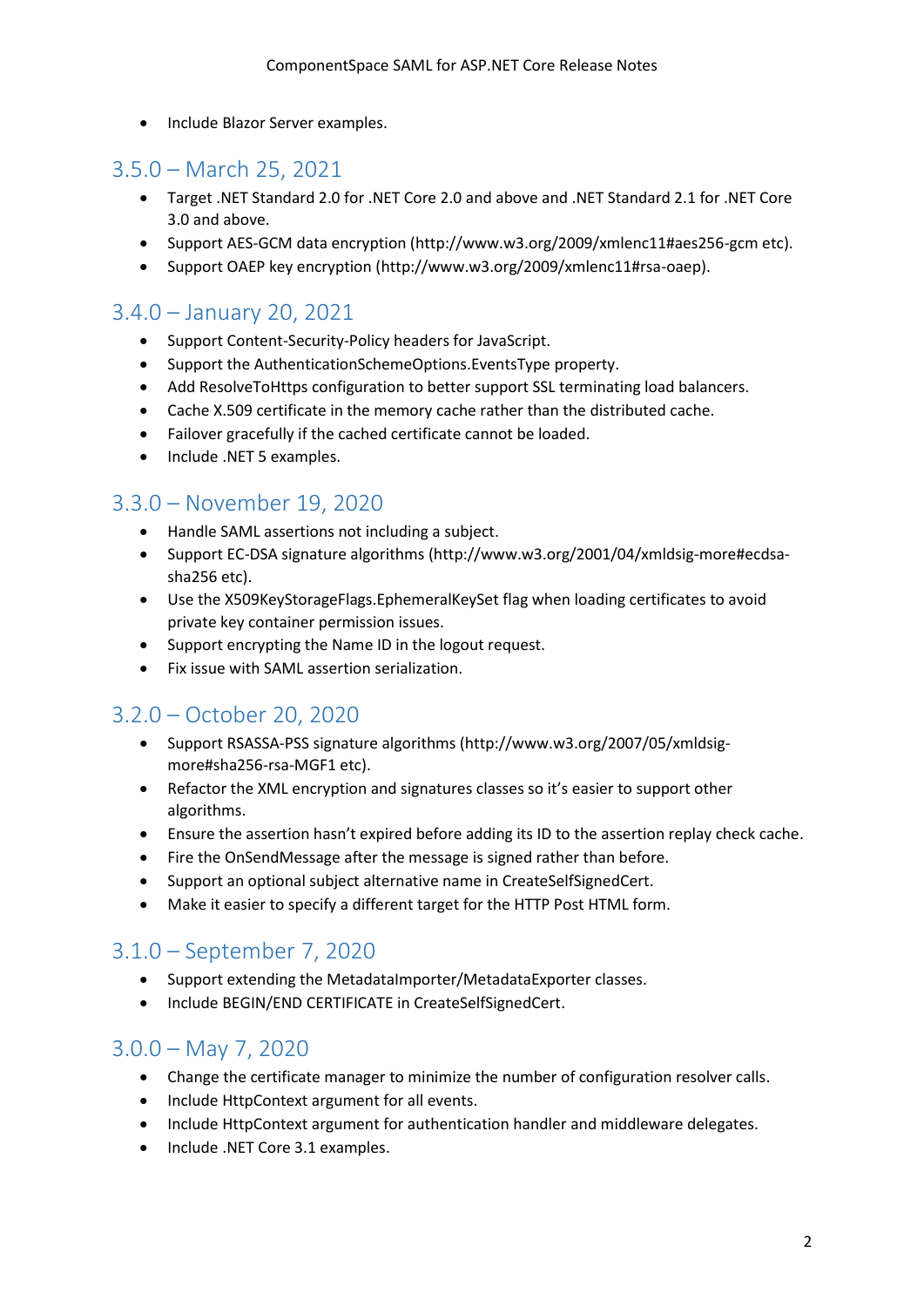#### 2.9.0 – March 20, 2020

- Validate decrypted SAML assertions against the SAML XML schemas.
- Remove any -----BEGIN/END CERTIFICATE----- when loading a certificate string.
- Support disabling IdP-initiated SSO.
- Tighten up the InResponseTo checking.

## 2.8.0 – February 20, 2020

• Don't clear the cookie's secure flag if the connection isn't secure as there might be an SSL terminating load balancer.

#### 2.7.0 – January 7, 2020

- Treat each SAML attribute value as a separate claim in the SAML authentication handler.
- Support overriding the setting of the SAML session cookie.
- Include code demonstrating how to handle browsers that don't support SameSite=None.

# 2.6.0 – October 7, 2019

- Support certificates that are not exportable and therefore cannot be cached.
- Make it easier to add custom form variables to the HTTP Post binding.
- Refactor SAML events so they're also available when using the authentication handler and middleware.
- Add OnError delegate to the authentication handler and middleware to allow the application to handle errors.
- Add OnSendMessage and OnReceiveMessage events.
- Support artifact resolution binding in metadata import/export.
- Support arbitrary attributes in the subject confirmation data.
- Add the DisableLogoutResponseStatusCheck configuration flag.

#### 2.5.0 – June 12, 2019

- To support GDPR, specify the SAML session cookie as essential.
- Include the relay state in the On…Received delegates.
- Add IConfigurationToMetadata interface.
- Don't mark the SAML session cookie as secure if not using HTTPS.

#### 2.4.0 – April 2, 2019

• Strong named the assembly.

# 2.3.0 – February 15, 2019

- Move example projects to ASP.NET Core 2.2.
- Include the Content-Type header in HTTP-Post to support nosniff.
- Move the JavaScript to after the HTML body for HTTP-Post to support older browsers.
- In the SAML authentication handler, automatically change the base path of the external login callback redirect URL to match the case of the assertion consumer service URL to ensure the browser sends the Identity.External cookie.
- Add base path support to the SAML authentication handler and middleware.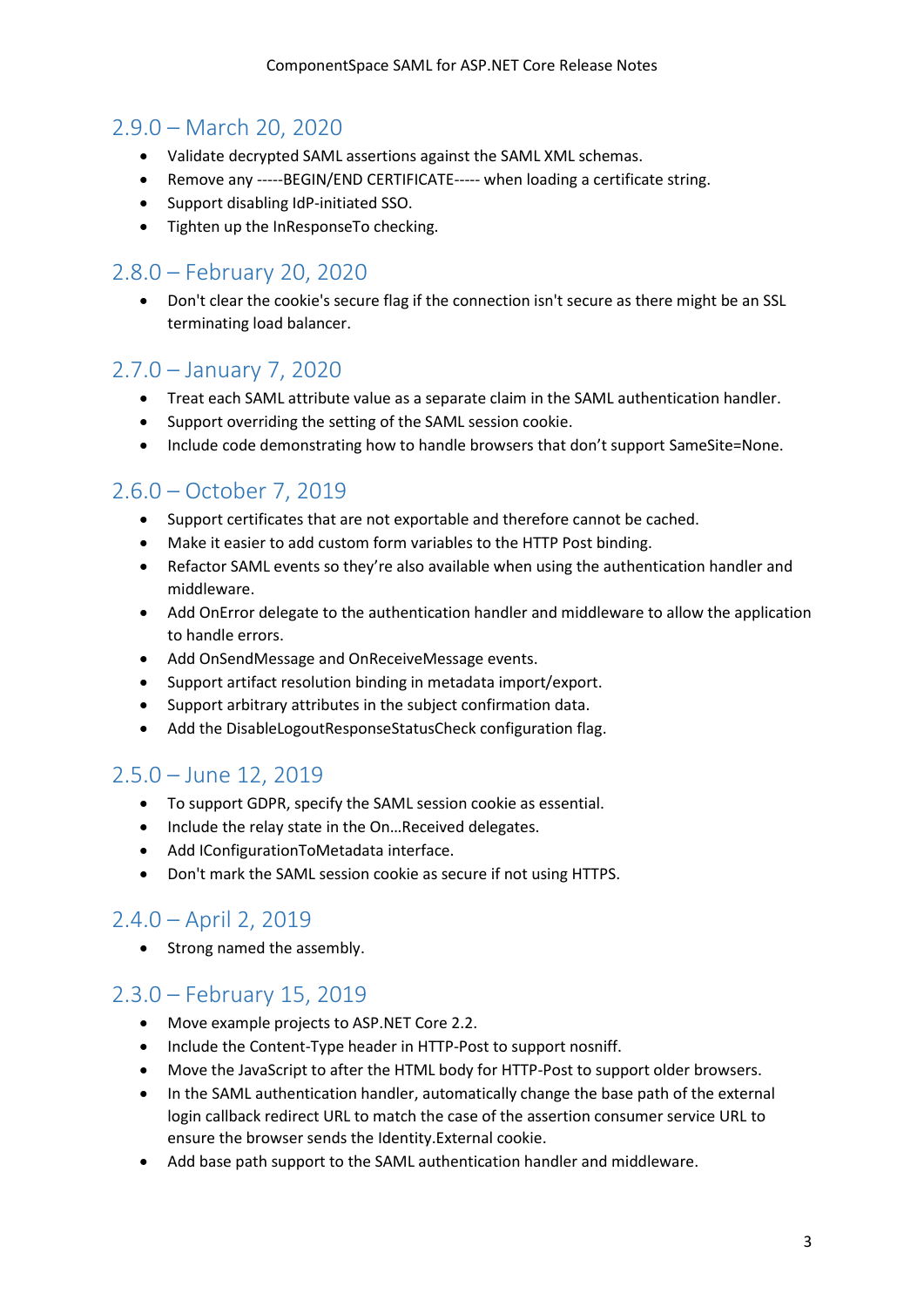• Include the authn context and partner name in the authentication properties returned by the SAML authentication handler.

# 2.2.0 – December 4, 2018

- Add cookie SSO session store.
- Add ISsoStatus.GetPartnerPendingResponse.
- Support specifying the configuration ID and partner name to middleware via query string parameters.
- Support specifying the configuration ID and partner name to the authentication handler via authentication properties.
- Add support for the content security policy HTTP header.
- Default the SAML cookie to secure.
- Sign NuGet packages.

## 2.1.0 – October 18, 2018

- Move example projects to ASP.NET Core 2.1.
- Change the SAML middleware default login and logout URLs to the new ASP.NET Core 2.1 paths with the /Identity prefix.
- Support custom ICertificateLoader implementations in the CachedCertificateLoader.
- Default to HTTP only for the SAML SSO session cookie.
- Include an explicit dependency on the System.Security.Cryptography.Xml package.
- Distinguish between local IdP and SP SSO session state.
- Support return URL query string parameters in the SAML middleware when initiating SSO or SLO.
- Authenticate the user if required when initiating SSO in the SAML middleware.
- Add delegate options to the SAML middleware to support modifying the authn request and SAML response/assertion.

# 2.0.6 – August 6, 2018

- Support disabling XML schema checks.
- Add interfaces for IdPSsoResult, SpSsoResult, SloResult etc to make mocking these for testing easier.
- Support HttpOnly and Secure options for SAML cookie.
- Add a display message parameter to the HTTP-Post template in case a message should be displayed in the browser.
- Support custom advice in the SAML assertion.
- Add GenerateSignature and CreateConfiguration examples.
- Add MetadataToConfiguration.ImportUrlAsync overload that takes an HttpMessageHandler so a client certificate may be specified for authentication.
- Add the IncludeClientCertificates configuration flag to include X.509 client certificates when establishing HTTPS connections as part of the SOAP, PAOS and URI SAML bindings.
- Add ILicense interface for retrieving licensing information.
- Add PeekMessageTypeAsync method to support single SAML endpoint.
- Support relative URLs in the configuration for local and partner URLs.
- Mark the SAML authentication handler and middleware public for dynamic authentication scheme creation.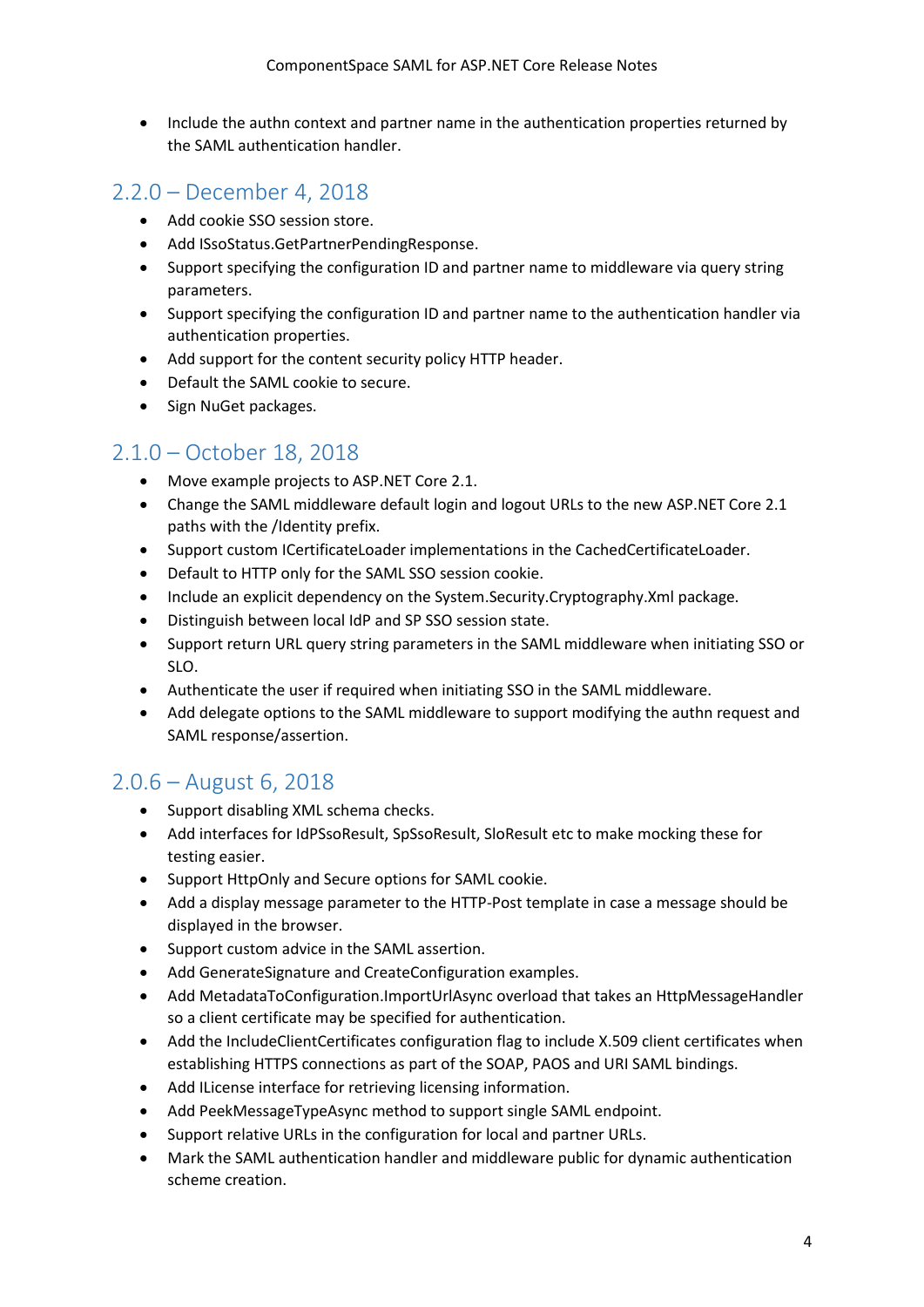## 2.0.5 – May 22, 2018

- The SAML authentication handler now supports IdP-initiated SSO and SLO.
- Add copy mapping rule.
- Support the assertion consumer service binding being specified in the partner identity provider configuration so it can be included in the authn request.
- Handle the artifact response not including a SAML message.
- Don't require the SOAPAction header as not all implementations include it.
- When using the SOAP binding, support all certificates as configured endpoints are trusted.

#### 2.0.4 – March 2, 2018

- Use IOptionsSnapshot to pick up configuration changes without an application restart.
- Support specifying a requested NameID in the authn request through SSO options.
- Fix bug importing entities descriptor with multiple entity descriptors.
- For security reasons, don't log certificate strings.
- Support checking the validity of the assertion consumer service URL in the authn request.
- Change the SAML options ConfigurationID and PartnerName properties to delegates to support dynamic configuration.
- Check for valid NotOnOrAfter time when adding the SAML assertion ID to the cache.
- Resolve ISamlClaimFactory through dependency injection.
- Support the IdP specifying the authn context programmatically.
- Add SAML middleware for IdP support.

## 2.0.3 – December 22, 2017

- Add SAML metadata generation, import and export support.
- Support no name identifier when sending a logout request.
- Make the SAML configuration ID optional.
- Register the IHttpContextAccessor as this is required when running on Azure.
- MVC attribute routing clears the HTTP request body so access the HTTP form property instead.
- Add Azure key vault support.
- Add OnResolveUrl delegate so SAML message destination URLs may be changed.
- Fix bug serializing organization name in metadata.
- Fix bug throwing exception when assertion replayed.
- Add HTTP-Artifact support to the main APIs.

# 2.0.2 – November 1, 2017

- Add SAML mapping rules to enable simple identity transformations.
- Fix bug serializing encrypted element.
- Change X509SerialNumber schema definition from integer to string as some numbers are longer than an integer.
- Add support for Artifact, PAOS, SOAP and URI bindings.
- Add support for logout in the authentication handler.
- Add delegates for accessing and updating SAML protocol messages and assertions.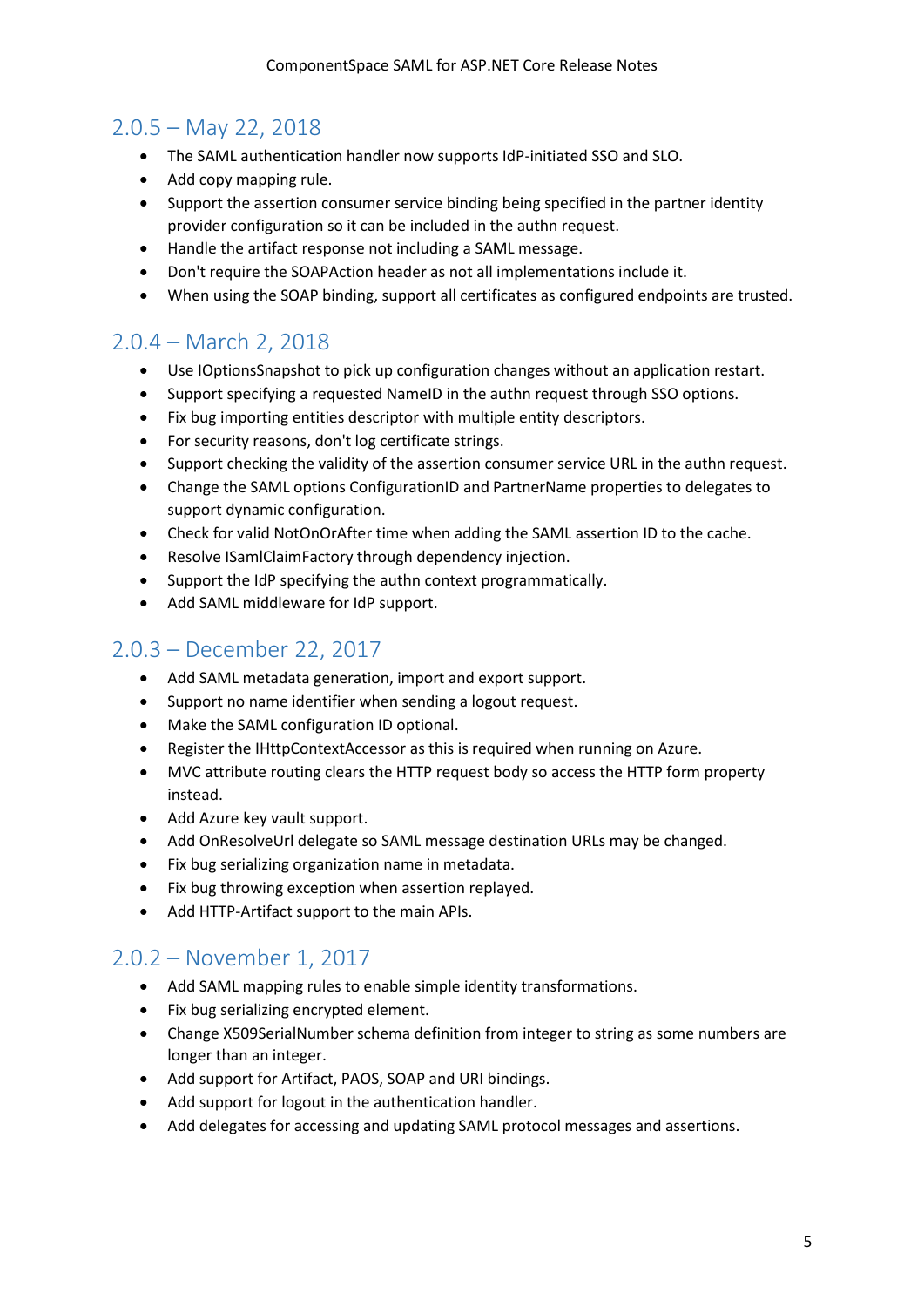## 2.0.1 – September 25, 2017

• Support ASP.NET Core applications running on .NET framework.

# 2.0.0 – September 12, 2017

- Move to ASP.NET Core 2.0.
- Revert to System.Xml as System.Xml.Linq doesn't directly support XML security and it doesn't guarantee exact XML serialization if the same namespace is declared multiple times with different prefixes.

# 1.0.5 – August 21, 2017

- Make exception constructors public so they may be thrown by custom classes implementing interfaces.
- Use Try variant (eg TryAddScoped) when registering services so custom services may be registered prior to calling AddSaml.

## 1.0.4 – August 4, 2017

- Include scoping in SsoOptions to support Azure domain hint.
- Use a fixed cookie name for the SSO session state so it can be retrieved after application restarts.
- Add DistributedSsoSessionStoreOptions to make the cookie name configurable if required.

## 1.0.3 – July 17, 2017

- Fix bug when UseEmbeddedCertificate set to true.
- Add WantAssertionOrResponseSigned configuration flag.
- Add the ISamlConfigurationResolver interface so resolution of configuration may be customized and not necessarily reliant on SAML configuration.
- Fix bug setting the xml:lang attribute in metadata.
- Add SsoStatus.CanSlo methods.
- Make ICertificateLoader and IHttpRedirectBinding async.
- Use a ConcurrentDictionary rather than explicit locks in the CachedCertificateLoader.

# 1.0.2 – June 9, 2017

- Ensure there are SAML attributes before attempting to create claims from them.
- For the recipient and destination checks, support either the provider name or URL.
- Throw a more specific error if the XML security service cannot be contacted.
- Add support for specifying certificates as strings in the configuration to make it easier to load certificates from a database.

# 1.0.1 – May 21, 2017

- As a convenience, strip the BOM and whitespace characters from certificate thumbprints and serial numbers.
- Update the JSON configuration schema with the signature and digest algorithm values.
- Specify digest, signature and encryption algorithm enums in the configuration schema.
- Fix bug where IdpSsoResult.PartnerName wasn't being set.
- Save the SAML state when setting the configuration ID.